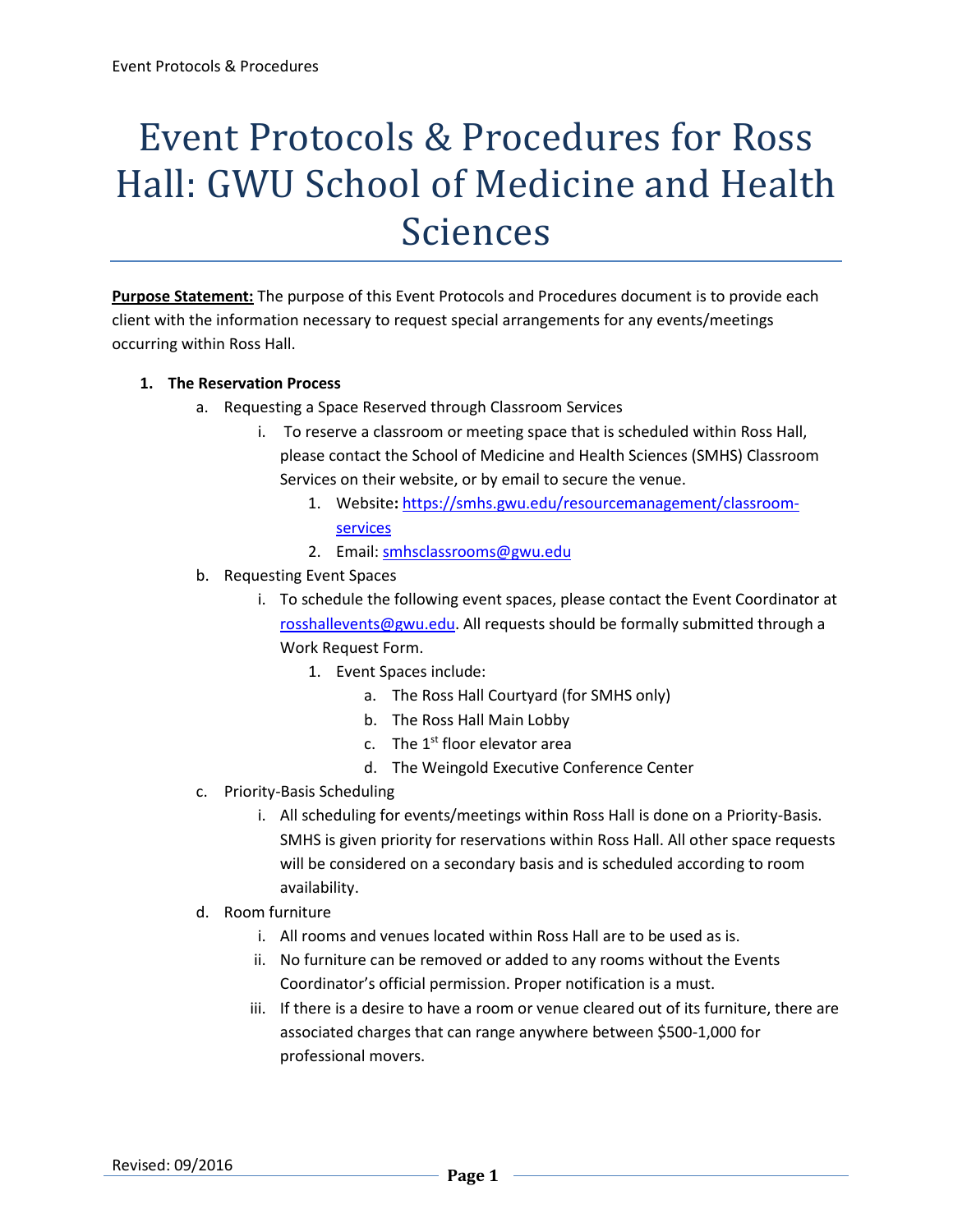## **2. Filling out Request Forms**

- a. Work Request Forms
	- i. To complete a Work Request Form, please click on link below:
		- 1. To request the Weingold Executive Conference Room, please [click here.](https://smhs.gwu.edu/resourcemanagement/sites/resourcemanagement/files/Weingold%20Request%20Form%20%281%29.pdf)
		- 2. For all other requests, including any table and/or chair setups, please [click here.](https://smhs.gwu.edu/resourcemanagement/event-planning/events-setup-request)

#### **3. Requesting Special Arrangements**

- a. To request special arrangements (such as skirted tables, additional chairs, garbage cans, etc.), a Work Request Form must be submitted to the Events Coordinator in the Office of Resource Management Department at least 48 hours prior to the event occurrence.
- b. Audio/Visual Needs
	- i. All audio/visual needs must be communicated directly to Classroom Services.

## **4. Food/Catering Policies**

- a. Catering
	- i. It is highly encouraged that all events/meetings occurring in Ross Hall utilize the catering services of the GW Bistro (located on the 2<sup>nd</sup> floor of Ross Hall). However, there are no restrictions regarding which catering companies can/cannot be utilized for any events occurring within Ross Hall.
	- ii. All contract details regarding the catering for an event/meeting is the sole responsibility and jurisdiction of the event's Point of Contact.
	- iii. The use of open-flame food warmers are strongly discouraged due to fire code and safety reasons.
	- iv. For all events/meetings requiring a catering-prep area, please contact the Events Coordinator in the Office of Resource Management and Operations.

## **5. After-Hour Event Policies**

- a. All events occurring on Saturdays, Sundays, and weekdays after 5p.m. are considered After-Hour Events.
- b. Audio/Visual Needs  $\rightarrow$  Additional charges may apply.
- c. Trash  $\rightarrow$  Subject to housekeeping charges.

# **6. Building Access for Event/Meeting Attendees**

- a. Identification
	- i. All persons entering the building must have proper identification.
		- 1. All GWU-affiliated persons should scan and show their GWorld card to the security staff upon entering the building.
		- 2. All non-GW affiliated guests must show government-issued identification and be formally signed in by the security staff upon entering the building.
			- a. After signing in, all non-GW guests must be escorted by a GWaffiliated person to their event/meeting venue.
- b. Events with Non-GWU Affiliated Guests
	- i. A list of all non-GWU affiliated event attendees must be submitted to [rosshallevents@gwu.edu,](mailto:rosshallevents@gwu.edu) no later than 48 hours prior to date of event.